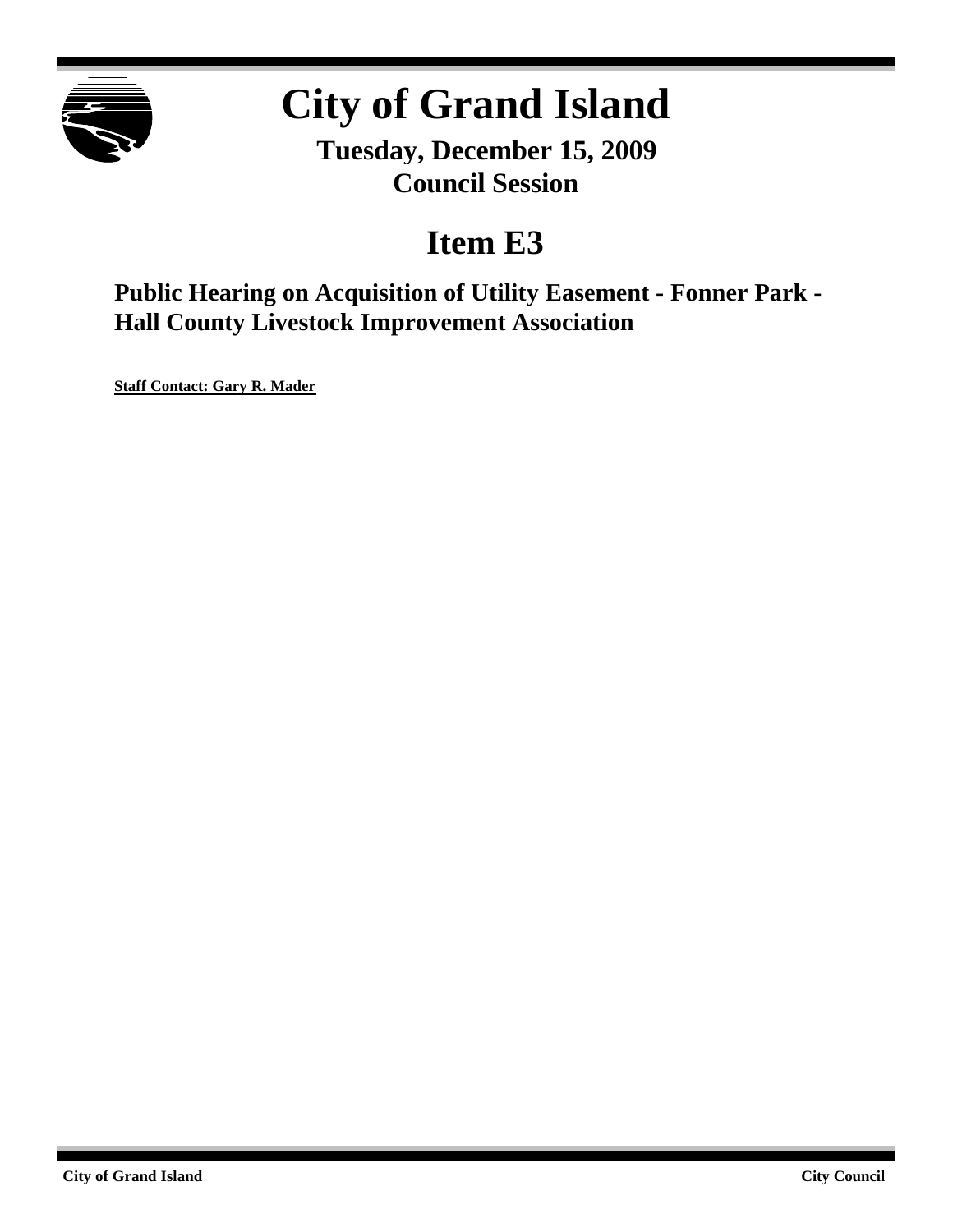# **Council Agenda Memo**

| <b>From:</b>                   | Robert H. Smith, Asst. Utilities Director                                                               |
|--------------------------------|---------------------------------------------------------------------------------------------------------|
| <b>Meeting:</b>                | December 15, 2009                                                                                       |
| Subject:                       | Acquisition of Utility Easement – Hall County Livestock<br><b>Improvement Association – Fonner Park</b> |
| <b>Item <math>\#</math>'s:</b> | E-3 & G-12                                                                                              |
| $Presenter(s):$                | Gary R. Mader, Utilities Director                                                                       |

## **Background**

Nebraska State Law requires that acquisition of property must be approved by City Council. The Utilities Department needs to acquire an easement relative to the property of the Hall County Livestock Improvement Association located at Fonner Park, in the City of Grand Island, Hall County, in order to have access to install, upgrade, maintain, and repair power appurtenances, including lines and transformers.

#### **Discussion**

This easement will be used to place high voltage electric cable, conduits and pad-mounted transformers to provide electrical service to three of the new State Fair buildings.

## **Alternatives**

It appears that the Council has the following alternatives concerning the issue at hand. The Council may:

- 1. Make a motion to approve
- 2. Refer the issue to a Committee
- 3. Postpone the issue to future date
- 4. Take no action on the issue

# **Recommendation**

City Administration recommends that the Council approve the resolution for the acquisition of the easement for one dollar (\$1.00).

## **Sample Motion**

Move to approve acquisition of the Utility Easement.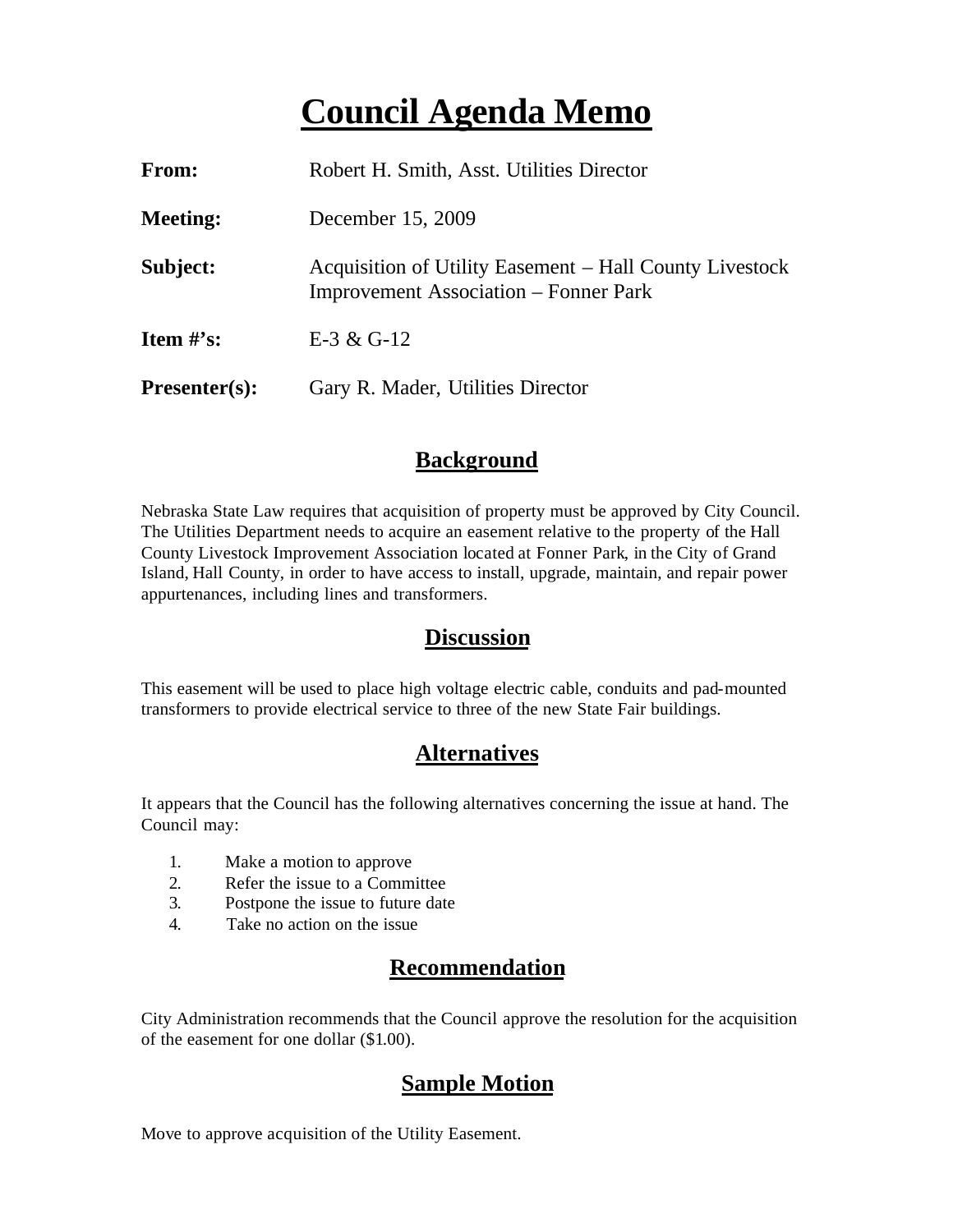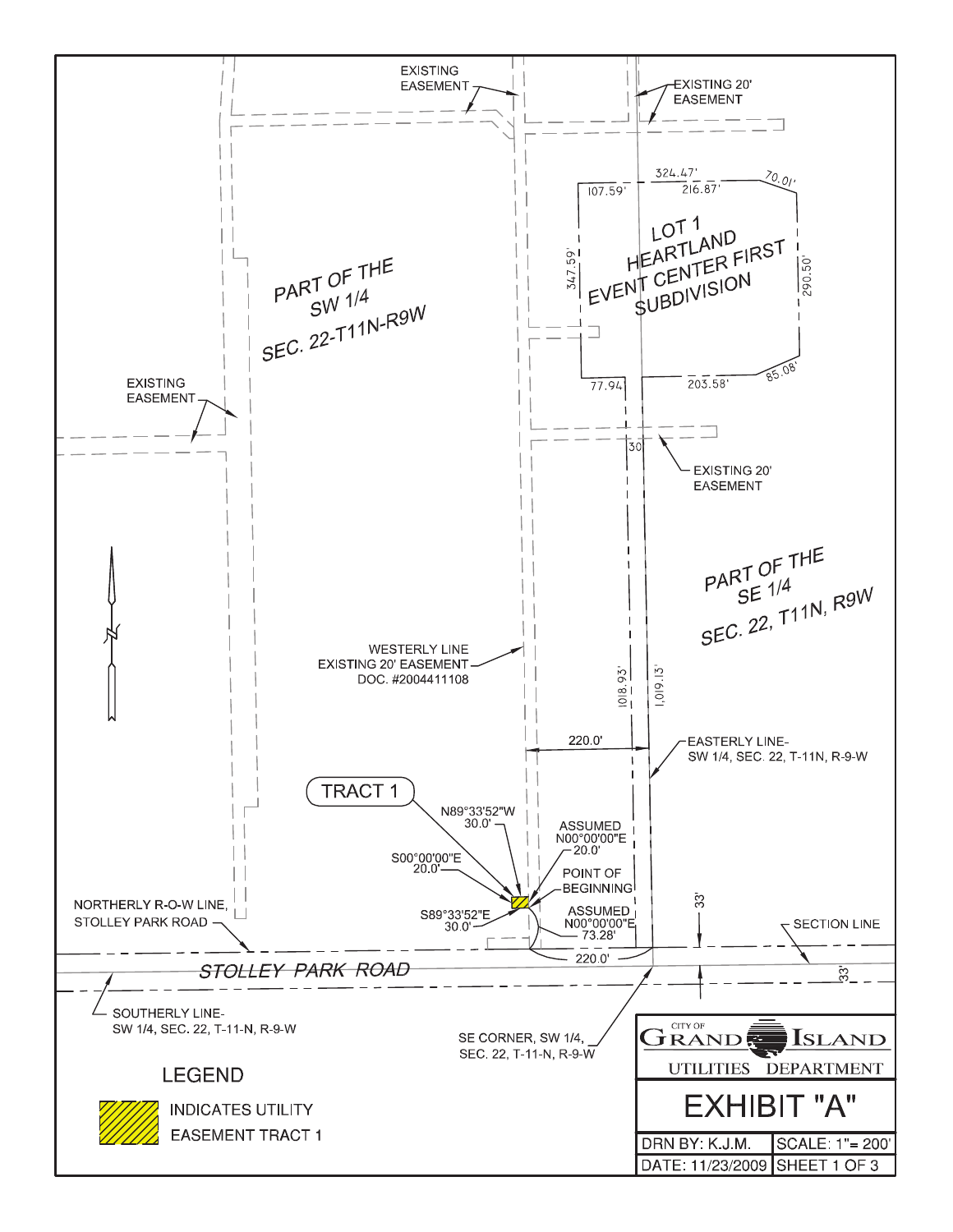